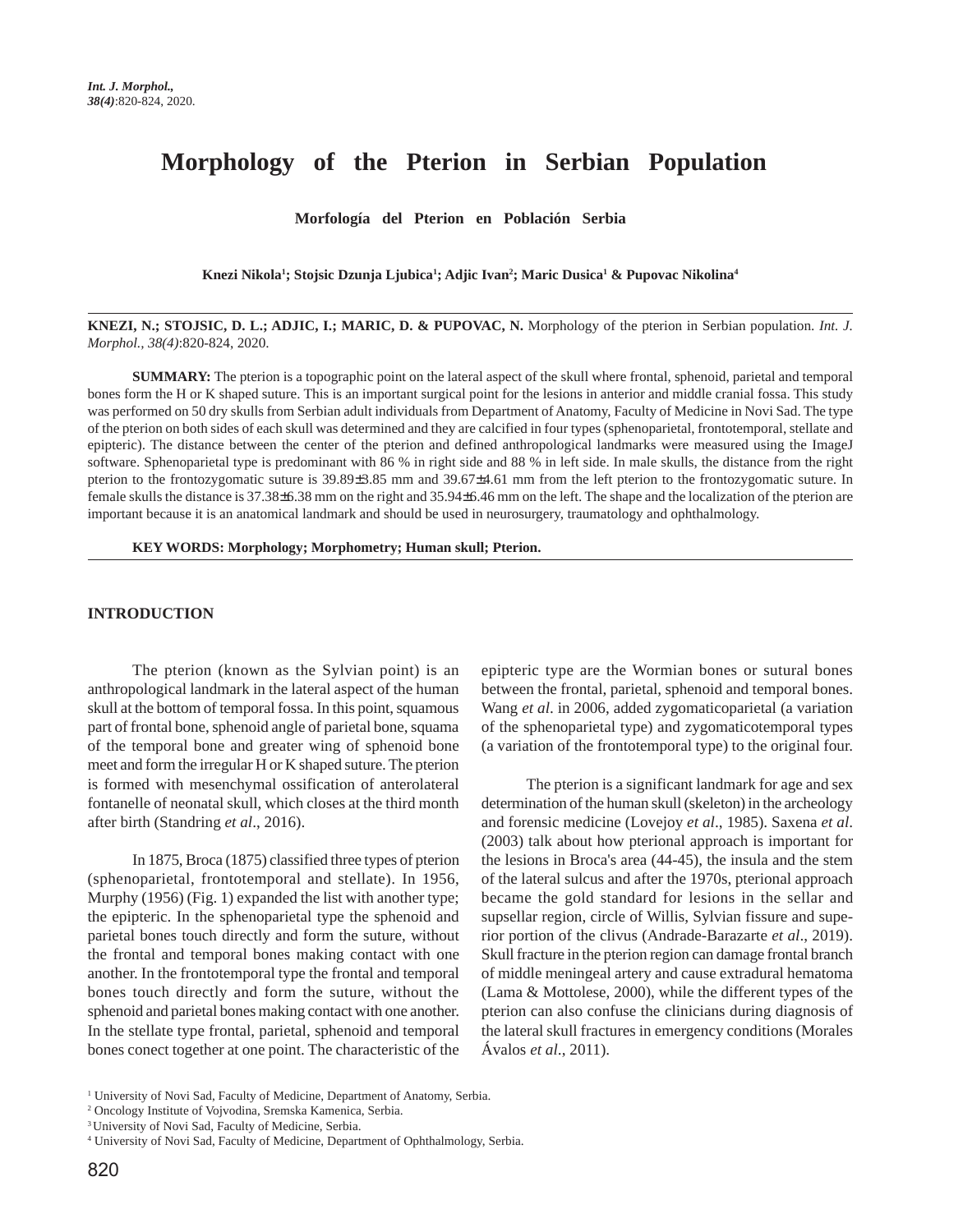# **MATERIAL AND METHOD**

The study consists of 50 adult dry skulls (22 male and 28 female) which were obtained from Department of Anatomy, Faculty of Medicine in Novi Sad, Serbia. Specimens with observable defects or congenital anomalies were excluded from the study. Approval from the Institutional Ethics committee was given for the study.

The type of the pterion was determined based on description (sphenoparietal, frontotemporal, stellate and epipteric types) by Murphy.

After determining the pterion type, the skulls were photographed with a Nikon D3400. A software program for morphometric measurement, ImageJ 1.48v, was used for photo analysis. Morphometric analysis included: PSFZ - Distance from the center of the pterion to the anterior aspect of the frontozygomatic suture; PZAN - Distance from the center of the pterion to the zygomatic angle; PZA - Distance from the center of the pterion to the zygomatic arch; PH - Distance from the center of the pterion to the Henle's spine; PMP - Distance from the center of the pterion to the mastoid process of the temporal bone; PI - Distance from the center of the pterion to the inion (Fig. 2).

The Windows Excel program was used for statistical analysis of measurements. Comparison of average values for the groups was conducted using Student t-test, and statistical significance determined at  $p < 0.05$ .

#### **RESULTS**

In our study we observed two types of the pterion (Table I). The most common type was sphenoparietal in both population (18/21 in males, 25/23 in females), and the second was epipteric type (4/1 in males, 3/5 in females).

The means and standard deviation of the linear measurements taken from the pterion are presented in Table II. The analysis showed that there are some differences in the measured parameters within sex examined skulls. Statistically significant difference  $(p<0.05)$  was observed in the distance from pterion to Henle's spine, pterion and mastoid process of the temporal bone in the male skulls. Also, in the female statistically significant difference  $(p<0.05)$  was observed in the distance from pterion to mastoid process of the temporal bone and from pterion to inion in female skulls.



Fig. 1. Types of pterions by Murphy; A: Sphenoparietal; B: Frontotemporal; C: Stellate; D: Epipteric;(F-frontal bone, P-parietal bone, T-temporal bone, S-sphenoid bone, E-epipteric bone).



Fig. 2. Morphometric parameters taken on each skull (Hansen, 2018). (PSFZ - Distance from the center of the pterion to the anterior aspect of the frontozygomatic suture; PZAN - Distance from the center of the pterion to the zygomatic angle; PZA - Distance from the center of the pterion to the zygomatic arch; PH - Distance from the center of the pterion to the Henle's spine; PMP - Distance from the center of the pterion to the mastoid process of the temporal bone; PI - Distance from the center of the pterion to the inion)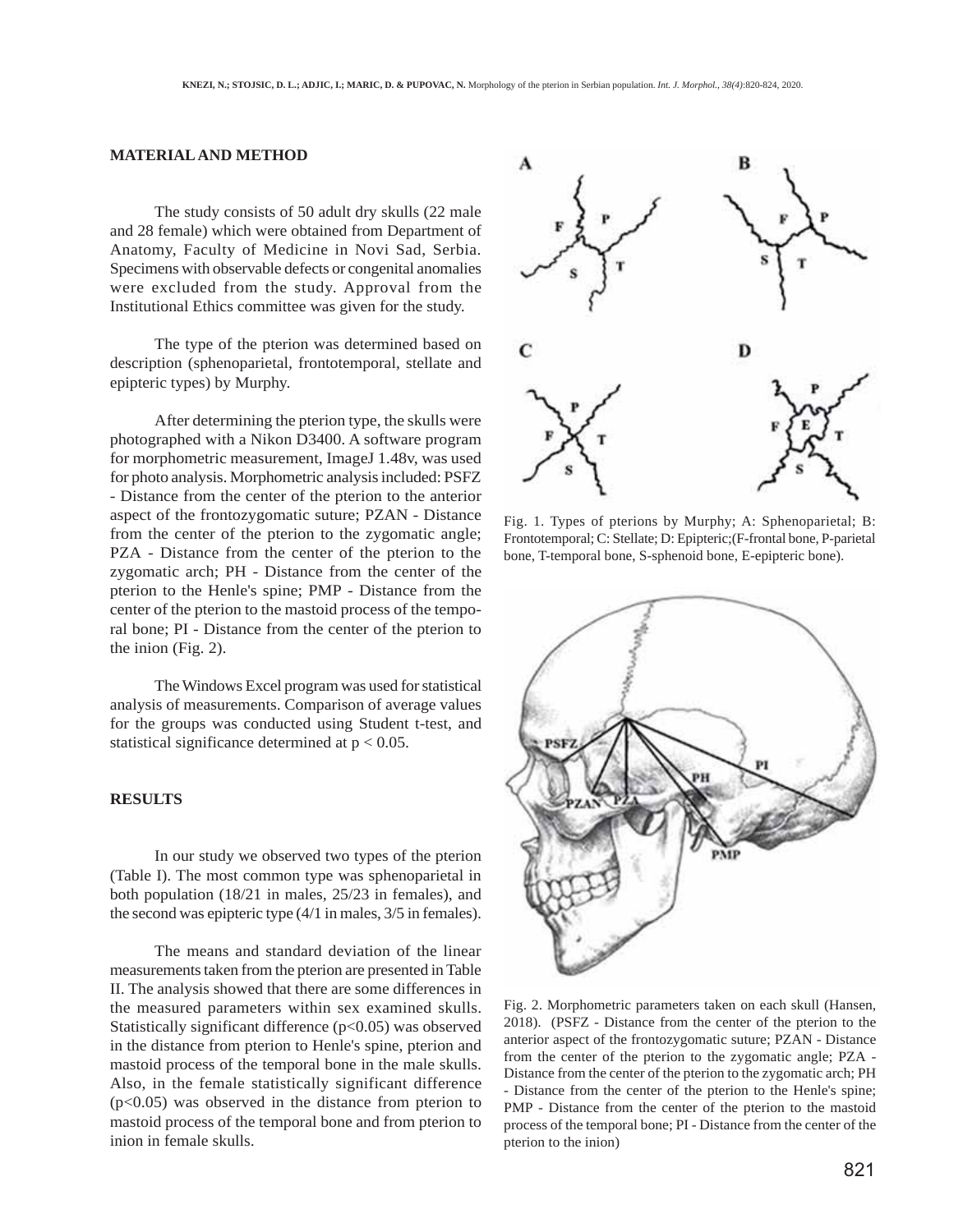|                     | Male  |      |      |      | Female |      |             |      | Total |    |      |      |
|---------------------|-------|------|------|------|--------|------|-------------|------|-------|----|------|------|
|                     | Right |      | Left |      | Right  |      | Left        |      | Right |    | Left |      |
|                     | n     | $\%$ | n    | $\%$ | n      | $\%$ | $\mathbf n$ | %    | n     | %  | n    | $\%$ |
| Sphenoparietal type | 18    | 81.8 | 21   | 95.5 | 25     | 89.3 | 23          | 82.1 | 43    | 86 | 44   | 88   |
| Epipteric type      |       | 18.2 |      | 4.5  |        | 10.7 |             | 17.9 |       |    |      |      |

Table I. Number and percentage distribution of pterion type on the examined skulls in relation to the side and sex.

Table II. Results of the measured distances between the pterion and specific topographical points.

|             |                         | Male             |      | Female           |                      |      |  |
|-------------|-------------------------|------------------|------|------------------|----------------------|------|--|
|             | Right<br>Left           |                  |      | Right            | Left                 |      |  |
|             | $Mean \pm SD$           | $Mean \pm SD$    | p    | $Mean \pm SD$    | Mean <sup>+</sup> SD | p    |  |
| <b>PSFZ</b> | 39.98 <sup>+</sup> 3.85 | 39.67±4.61       | 0.38 | 37.38 + 6.38     | $35.94\pm 6.46$      | 0.08 |  |
| <b>PZAN</b> | $43.93\pm4.16$          | $41.41\pm2.43$   | 0.09 | $42.03\pm 6.82$  | $39.76\pm 6.35$      | 0.15 |  |
| <b>PZA</b>  | $42.48\pm4.18$          | 39.23±1.98       | 0.06 | $38.61 \pm 5.43$ | $37.57 \pm 5.35$     | 0.18 |  |
| <b>PH</b>   | $53.13 \pm 2.22$        | $50.96 \pm 2.15$ | 0.02 | $47.74\pm5.12$   | $46.79 \pm 5.09$     | 0.23 |  |
| <b>PMP</b>  | 78.47±4.12              | 74.83±5.60       | 0.02 | $70.23\pm 6.84$  | $67.43\pm7.02$       | 0.03 |  |
| PI          | $85.64\pm 6.40$         | $86.31 \pm 8.43$ | 0.07 | $80.60 \pm 8.15$ | 77.08±8.77           | 0.01 |  |

PSFZ: pterion – anterior aspect of frontozygomatic suture; PZAN: pterion – zygomatic angle; PZA: pterion – zygomatic arch; PH: pterion - Henle's spine; PMP: pterion – mastoid process of the temporal bone; PI pterion – inion.

## **DISCUSSION**

The pterion is an important anatomical landmark for neurosurgical and neurovascular interventions with the pterional approach (Rodriguez Rubio *et al*., 2019). The morphological and morphometric variations of the pterion have been detected in various populations. Pterion type is subject to evolutionary, ethnic and regionalvariations. Wang *et al*. (2006), describe enviromental and genetic factors (MSX2 genehomeodmain transcription factor).

The sphenoparietal type is dominant in human skulls while the frontotemporal is dominant in nonhuman primates (Seema & Mahajan, 2014). Morphological analysis in our study of 50 human dry skulls confirms the theory about dominance of the sphenoparietal type of the pterion. The study demonstrated a prevalence of 86 % of the sphenoparietal type in the right side and 88 % in the left side. While the incidence of epipteric type is 14 % in right side and 12 % in left side. The frontotemporal and stellate types were not found in our study.

Also, some authors studied different populations to determine the most common pterion types, as can be seen in Table III. Ilknur *et al*. (2009), observed pterion types of human skulls from the 13th and 20th century. The sphenoparietal type of the pteron was dominant in both groups (87.5 % from 13th and 89.2 % from 20th century). Frontotemporal (6.25 % from 13th and 3.6 % from 20th century) and epipteric type (6.25 % from 13th and 3.6 % from 20th century) were also observed in this study, but

822

stellate type was only detected in group from the 20th century. In the study of Sudha *et al*. (2013), in South Indian population analysis on pterion type, sphenoparietal type was the most common (80 %), followed by frontotemporal (11.3 %), stellate (5.3 %), and epipteric (3 %).

In our study, a variation of the epipteric type was also found, in which one small irregular shaped epipteric bone was inserted within the pterion on one or both sides. The number of these small bones can vary. Satheesha & Soumya (2008) in a case report published in 2008, discribe a multi-epipteric type of the pterion, in which 4 small irregular shaped epipteric bones represent the highest number documented. This type is thought to occur in children with hydrocephalus, where it can complicate the neurosurgical intervention (Natekar *et al*., 2011).

Does the distance between pterion and anthropological points have different values just because of sex, age or race? While pterion type is influenced by race and ethnicity, methodology of the studies may contribute differences to the observed measurement parameters. In our study the distances from pterion to anthropological points are measured on the photographs of skulls, using the software program ImageJ. The distance between pterion and anterior aspect of the frontozygomatic suture in our study is 39.98±3.85 mm on the right and 39.67±4.61 mm on left side in male skulls whilethis distance is 37.38±6.38 mm on the right and 35.94±6.46 on the left side in female skulls.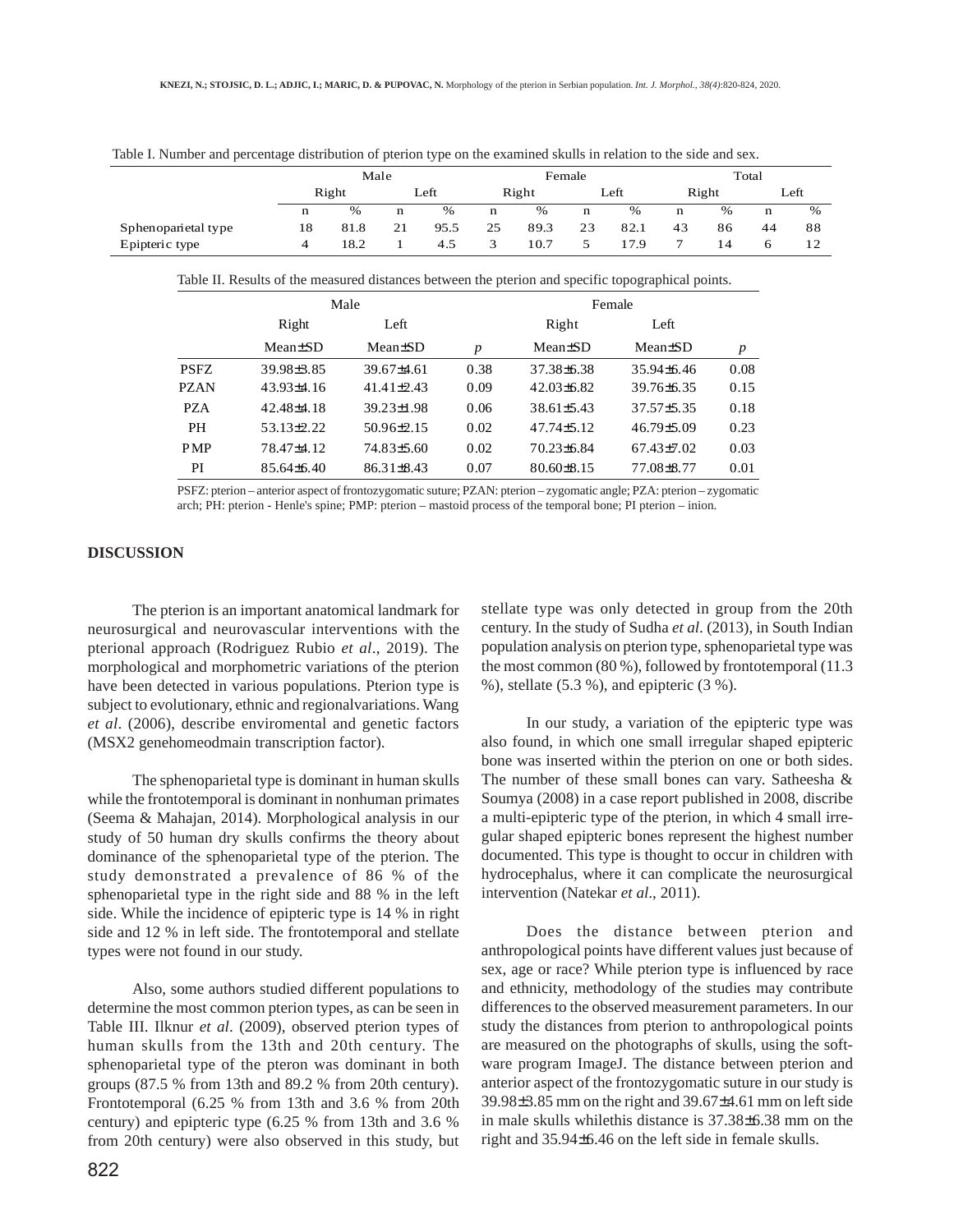|                                                       | Sphenoparietal | Frontotemporal | Epipteric                | Stellate     |
|-------------------------------------------------------|----------------|----------------|--------------------------|--------------|
|                                                       | type $(\% )$   | type $(\% )$   | type $(\frac{9}{6})$     | type $(\% )$ |
| Saxena et al. (2003) Indian, both sexes               | 84.72          | 10.01          |                          | 5.17         |
| Ilknur et al. (2009) Byzantine period, male           | 87.5           | 6.25           |                          |              |
| Ilknur et al. (2009) Contemporary period, sex unknown | 89.2           | 3.6            |                          | 3.6          |
| Sudha et al. (2013) South Indian, sex unknown         | 80             | 3              | 11.3                     | 5.3          |
| Aksu et al. (2014) West Anatolian region, sex unknown | 85.2           | 1.1            | 5.5                      | 8.2          |
| Chaijaro onkhanarak et al. (2017) Thai, both sexes    | 93.61          | 4.26           | 2.13                     |              |
| Dutt et al. (2017), India, sex unknown                | 82.7           | 3.20           | 11.54                    | 2.56         |
| Nayak et al. (2017) India, sex unknown                | 85             | 10             | $\overline{\phantom{0}}$ | 5            |
| Modasiya et al. (2018) Gujarat region, sex unknown    | 80.9           |                | 8.18                     | 10.9         |
| Present study $-$ right side, both sexes              | 86             |                | 14                       |              |
| Present study – left side, both sexes                 | 88             |                | 12                       |              |

Table III. Comparison of different studies.

Mwachaka *et al*. (2008) used a Manutan® digital vernier caliper with an accuracy of 0.001 mm. Using this methodology, the results obtained are smaller than the results of this study. The distance between pterion and posterior aspect of the frontozygomatic suture among male Kenyans (using a Manutan® digital vernier caliper with an accuracy of 0.001 mm) is 30.73±3.74 mm and females 29.74±3.41 mm. This study also describes the distance between pterion and posterior aspect of the frontozygomatic suture, which is on the right side 30.35±3.40 mm and 30.34±4.30 mm on the left side.

Similar values were found in the study done in Nigeria using a manual vernier caliper where it was reported that distance between pterion and frontozygomatic suture is 31.87±0.642 mm in males, and 30.35±0.8358 mm in females. Also in the same study the distance is 31.52±0.677 mm in right side and 30.82±0.809 mm in left side (Adejuwon *et al*., 2013).

**KNEZI, N.; STOJSIC, D. L.; ADJIC, I.; MARIC, D. & PUPOVAC, N.** Morfología del pterion en población serbia. *Int. J. Morphol., 38 (4)*:820-824, 2020.

**RESUMEN:** El pterion es un punto topográfico en la cara lateral del cráneo donde los huesos frontales, esfenoides, parietales y temporales forman la sutura en forma de H o K. Este es un punto quirúrgico importante para las lesiones en la fosa craneal anterior y media. Este estudio se realizó en 50 cráneos secos de adultos serbios del Departamento de Anatomía de la Facultad de Medicina de Novi Sad. Se determinó el tipo de pterión en ambos lados de cada cráneo y se calcifican en cuatro tipos (esfenoparietal, frontotemporal, estrellado y epipterico). La distancia entre el centro del pterion y los puntos de referencia antropológicos definidos se midió utilizando el software ImageJ. El tipo esfenoparietal es predominante con 86 % en el lado derecho y 88 % en el lado izquierdo. En los cráneos masculinos, la distancia desde el pterion derecho hasta la sutura frontocigomática es 39,89 ± 3,85 mm y  $39,67 \pm 4,61$  mm desde el pterion izquierdo hasta la sutura frontocigomática. En los cráneos femeninos, la distancia es 37,38  $\pm$  6,38 mm a la derecha y 35,94  $\pm$  6,46 mm a la izquierda. La forma y la localización del pterion son importantes debido a que es un indicador anatómico y debe usarse en neurocirugía, traumatología y oftalmología.

**PALABRAS CLAVE: Morfología; Morfometria; Cráneo humano; Pterion.**

#### **REFERENCES**

- Adejuwon, S. A.; Olopade, F. E. & Bolaji, M. Study of the location and morphology of the pterion in adult nigerian skulls. *ISRN Anat., 2013*:403937, 2013.
- Aksu, F.; Akyer, S. P.; Kale, A.; Geylan, S. & Gayretli, O. The localization and morphology of pterion in adult West Anatolian skulls. *J. Craniofac. Surg., 25(4)*:1488-91, 2014.
- Broca, P. Instructions craniologiques et craniometriques. *Mem. Soc. Anthrop., 2*:1-203, 1875.
- Chaijaroonkhanarak, W.; Woraputtaporn, W.; Prachaney, P.; Amarttayakong, P.; Khamanarong, K.; Pannangrong, W.; Welbat, J. U. & Iamsaard, S. Classification and incidence of pterion patterns of thai skulls. *Int. J. Morphol., 35(4)*:1239-42, 2017.
- Dutt, V.; Shankar, V. V. & Shetty, S. Morphometric study of pterion and asterion in adult human skulls of Indian origin. *Int. J. Anat. Res., 5(2.2)*:3837-42; 2017.
- Hansen, J. T. *Netter's Anatomy Coloring Book*. 2nd ed. New York, Elsevier, 2018.
- Ilknur, A.; Mustafa, K. I. & Sinan, B. A comparative study of variation of the pterion of human skulls from 13th and 20th century Anatolia*. Int. J. Morphol., 27(4)*:1291-8, 2009.
- Lama, M. & Mottolese, C. Middle meningeal artery aneurysm associated with meningioma. *J. Neurosurg. Sci., 44(1)*:39-41, 2000.
- Lovejoy, C. O.; Meindel, R. S.; Mensforth, R. P. & Barton, T. J. Multifactorial determination of skeletal age at death: a method and blind tests of its accuracy. *Am. J. Phys. Anthropol., 68(1)*:1-14, 1985.
- Modasiya, U. P. & Kanani, S. D. Study of pterion and asterion in adult human skulls of north Gujarat region. *Indian J. Clin. Anat. Physiol., 5(3)*:353-6, 2018.
- Morales Ávalos, R.; Elizondo Alvarado, M.; Elizondo Omaña, R. E. & Guzmán López, S. Estudio morfológico del pterion y asterion en cráneos adultos mexicanos. *Rev. Argent. Anat. Clin., 3(3)*:77-83, 2011.